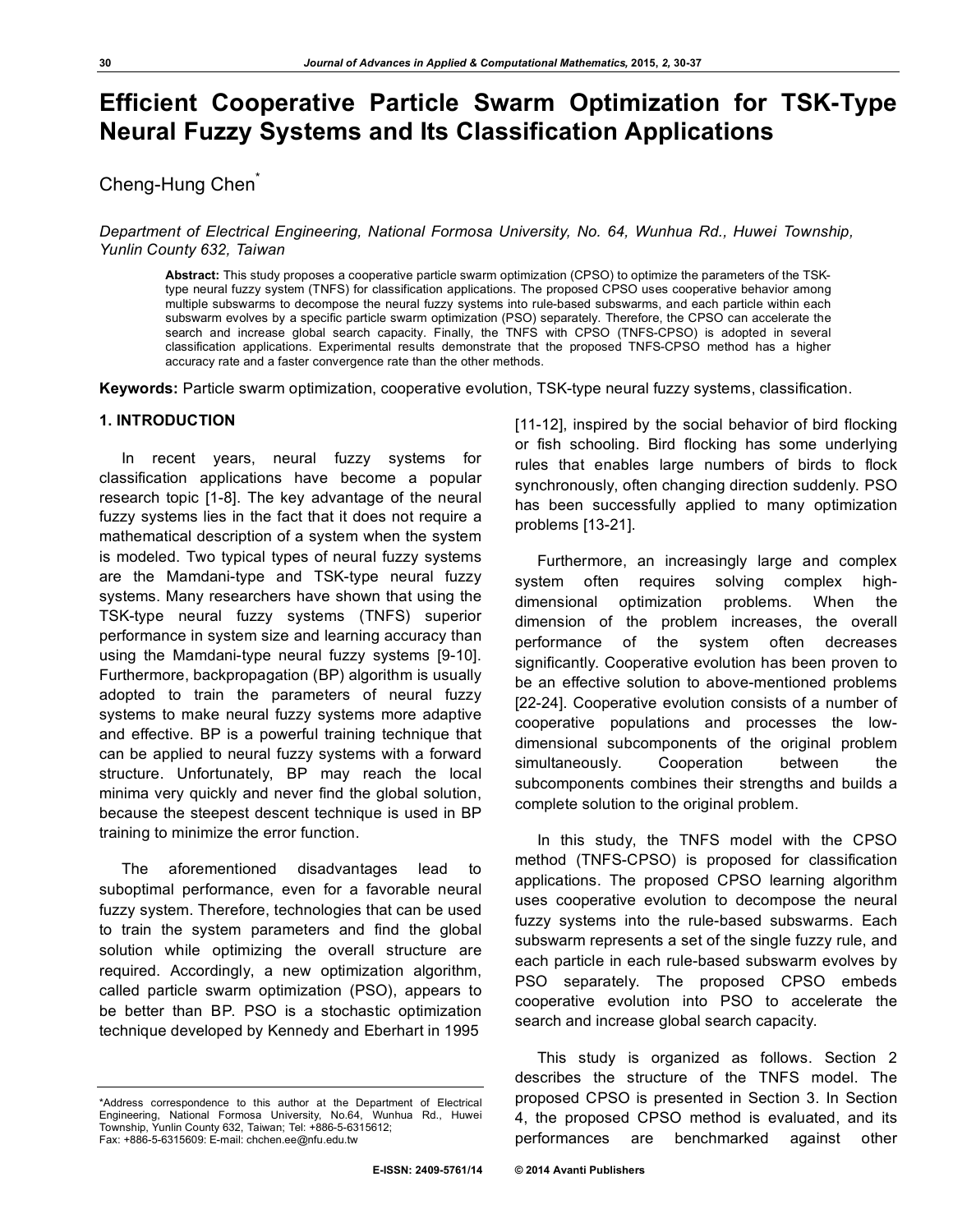methods. Finally, conclusions on the proposed method are given in the last section.

# **2. STRUCTURE OF THE TSK-TYPE NEURAL FUZZY SYSTEM**

This section describes the TNFS model [25]. A fuzzy logic is a knowledge-based system characterized by a set of rules that determine the relationship between the input and the output. The reasoning process is defined by means of the inference method, aggregation operators, and fuzzy connectives. The fuzzy knowledge base contains the definition of fuzzy sets, which is stored in a fuzzy database, and a collection of fuzzy rules. The definition of fuzzy sets and the collection of fuzzy rules constitute the fuzzy rule base.

Fuzzy rules are defined by their antecedents and consequents, which relate an observed input state to a desired output. Most neural fuzzy systems employ the inference method proposed by Mamdani in which the consequent parts are defined by fuzzy sets [26]. A Mamdani-type fuzzy rule has the form:

IF  $x_1$  is  $A_{1j}$  ( $m_{1j}$ ,  $\sigma_{1j}$ ) and  $x_2$  is  $A_{2j}(m_{2j}, \sigma_{2j})$ ...and  $x_n$  is  $A_{nj}$  $(m_{ni}, \sigma_{ni})$ 

THEN *y*' is  $B_i(m_i, \sigma_i)$  (1)

where 
$$
m_{ij}
$$
 and  $\sigma_{ij}$  represent a Gaussian membership function with mean and deviation, respectively, of the *i*th dimension and the *j*th rule node. The consequent  $B_j$  of the *j*th rule is aggregated into one fuzzy set for the output variable *y*. The crisp output is obtained through defuzzification, which calculates the centroid of the output fuzzy set. In addition, the more common fuzzy inference method proposed by Mamlani and Takagil-Sugeno-Kang introduced a modified inference scheme [25]. The first two parts of the fuzzy inference process, fuzzifying the inputs and applying the fuzzy operator, are exactly the same. A TNFS model employs different implication and aggregation methods than the standard Mamlani model. Instead of fuzzy sets being used, the conclusion part of a rule is a linear combination of the crisp inputs, as follows:

IF  $x_1$  is  $A_{1j}$  ( $m_{1j}$ ,  $\sigma_{1j}$ ) and  $x_2$  is  $A_{2j}(m_{2j}, \sigma_{2j})$ ...and  $x_n$  is  $A_{nj}$  $(m_{ni}, \sigma_{ni})$ 

$$
\text{THEN } y' = w_{0j} + w_{1j}x_1 + \dots + w_{nj}x_n \tag{2}
$$

where  $m_{ij}$  and  $\sigma_{ij}$  represent a Gaussian membership function with mean and deviation, respectively, of the *i*th dimension and the *j*th rule node. Since the consequent of a rule is crisp, the defuzzification step becomes obsolete in the TSK inference scheme. Instead, the model output is computed as the weighted average of the crisp rule outputs. This computation is less expensive than calculating the center of gravity.



**Figure 1:** The structure of the TNFS model.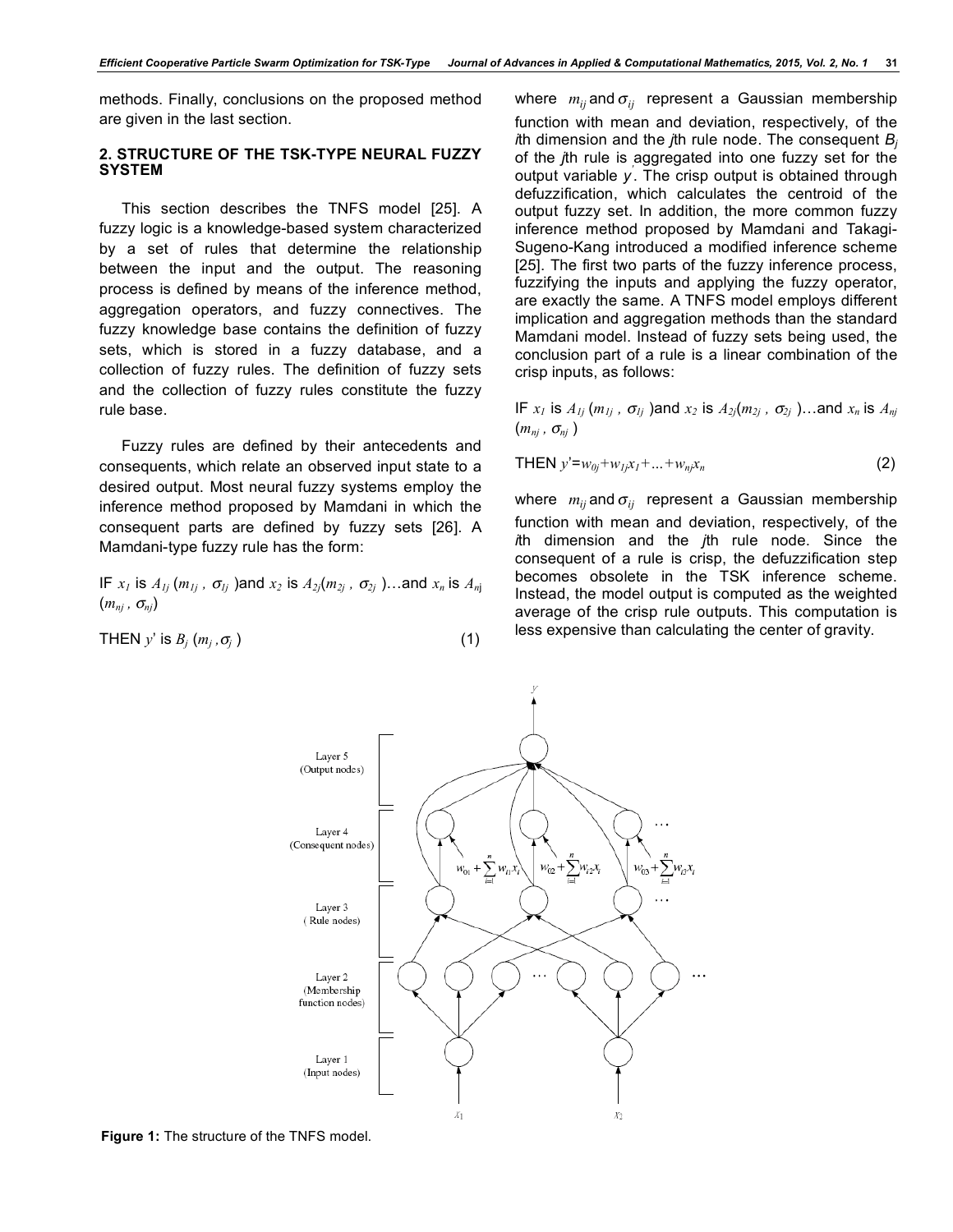

**Figure 2:** Coding a fuzzy rule into a particle in the proposed CPSO method.

#### **3. COOPERATIVE PARTICLE SWARM OPTIMIZA-TION FOR THE TSK-TYPE NEURAL FUZZY SYSTEM**

This section describes the proposed CPSO to optimize the parameters of the TNFS model. In the proposed method, cooperative evolution is used to effectively decompose the neural fuzzy systems into rule-based subswarms and evolve these subswarms cooperatively. Cooperation evolution among the subswarms is responsible for combining their information and building the complete neural fuzzy system. Furthermore, each particle in each subswarm evolves separately using PSO. The foremost step in CPSO is the coding of a fuzzy rule into a particle. The coding of the parameters of a fuzzy rule into a particle is shown in Figure 2, where  $m_{ij}$  and  $\sigma_{ij}$  are the mean and standard deviation of the *i*th input variable and the *j*th rule of the Gaussian membership function, respectively, and  $w_i$  represents the corresponding link weight of the consequent part that is connected to the *j*th rule node. In this study, a real number represents the position of a particle. A flowchart describing this process is presented in Figure **3**. The proposed CPSO process is described step-by-step below.



**Figure 3:** Flowchart of the proposed CPSO method.

#### **Step 1:** Subswarm Initialization

Before the CPSO method is applied, every position  $x_{j,k}$  must be created randomly in the range [0, 1] in each subswarm, where *j*=1, 2,…, *R* represents the *j*th subswarm and *k*=1, 2, …, *ps* represents the *k*th particle.

# **Step 2:** Buffer Vector Initialization

In the rule-based subswarm, each particle represents a fuzzy rule. To evaluate each particle, the particle is added to the buffer vector (i.e., best neural fuzzy system) with the other particles of the subswarms. The initial buffer vector is composed of randomly selected particles from each subswarm.

#### **Step 3:** Evaluation

There is a conspicuous problem in evaluating the particles using the fitness function because they come from different subswarms. This problem can be solved by defining a buffer vector, an information sharing mechanism in the form of a public memory area that stores particles with the best performances. The buffer vector is defined as follows:

$$
buffer = [S_{1,1}, ..., S_{D,1}, S_{1,2}, ..., S_{D,2},..., S_{1,j}, ..., S_{D,j}, ..., S_{1,R}, ..., S_{D,R}]
$$
\n(3)

The dimension of the buffer vector is  $D \times R$ , where *R* represents the number of fuzzy rules and  $[S_{1,i},...,S_{D,i}]$ represents the contributor in the *j*th subswarm.

The *k*th particle of the *j*th subswarm is evaluated using the buffer vector to replace the corresponding contributor with the evaluated particle. Therefore, the evaluated particle is defined as follows:

$$
[S_{1,1},..., S_{D,1}, S_{1,2},..., S_{D,2},..., S_{J,1,k},..., S_{J,D,k},..., S_{1,R},..., S_{D,R}]
$$
\n
$$
\underbrace{\text{particle } x_{j,k}} \tag{4}
$$

where  $x_{i,k}$  is the kth evaluated particle of the *j*th subswarm.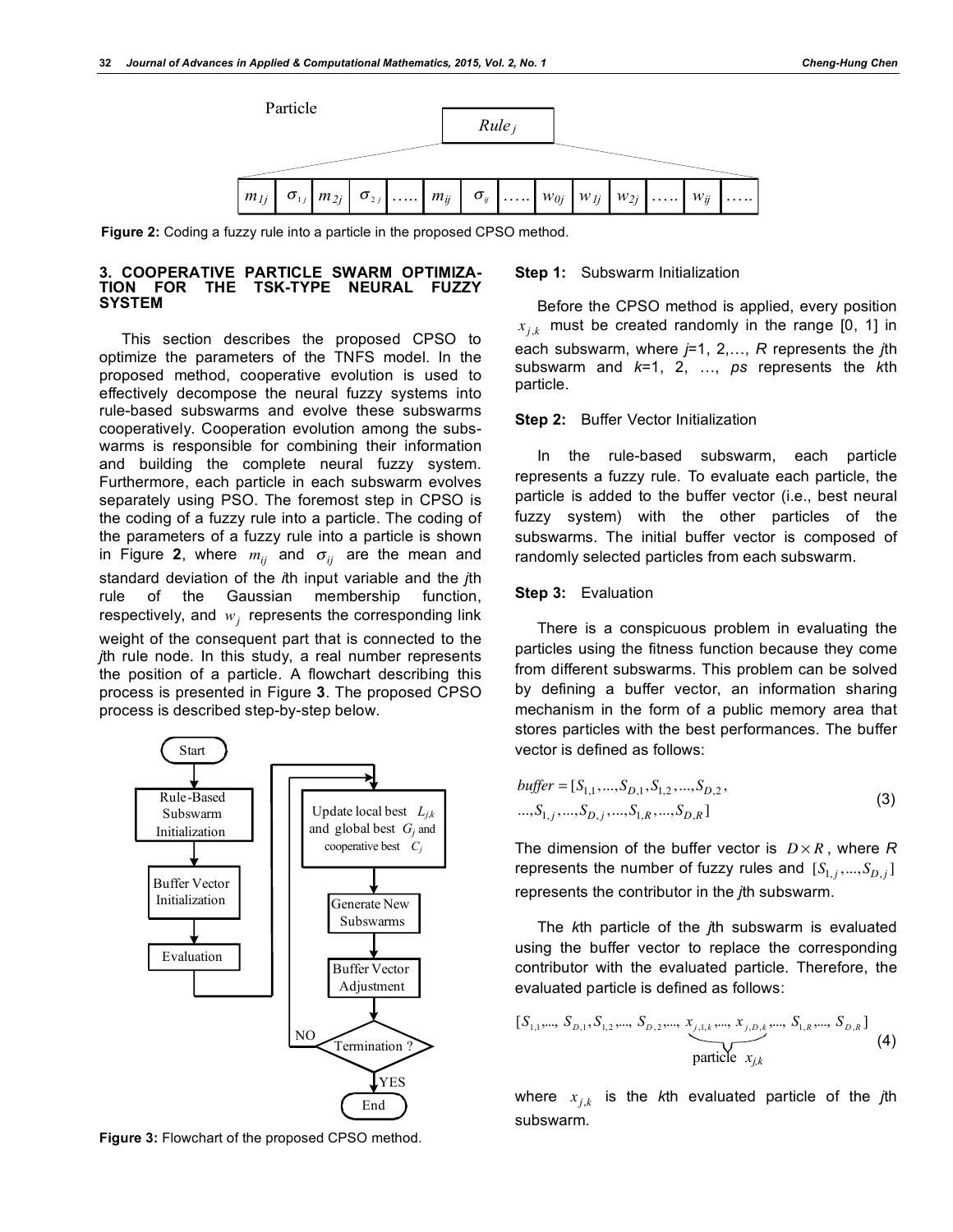In this study, a fitness function is adopted to evaluate the performance of the neural fuzzy system. The fitness function is defined as follows

$$
f(x) = \frac{1}{1 + \sqrt{\frac{1}{N_t} \sum_{s=1}^{N_t} (y_s - \overline{y}_s)^2}}
$$
(5)

where  $y_s$  is the model output of the sth data,  $\bar{y}_s$  is the desired output of the *s*th data, and  $N_t$  is the number of the training data.

**Step 4:** Update local best *Lj,k*, global best *Gj*, and cooperative best *Cj*

The local best position  $L_{j,k}$  is the best previous position that yielded the best fitness value of the *j*th subswarm of the *k*th particle and the global best position *Gj* is generated by the whole local best position. In this step, the first step updates the local best position. Compare the fitness value of each current particle with that of its local best position. If the fitness value of the current particle exceeds those of its local best position, then the local best position is replaced with the position of the current particle. The second step updates the global best position. Compare the fitness value of all particles in their local best positions with that of the particle in the global best position. If fitness value of the particle in the local best position is better than those of the particles in the global best position, then the global best position is replaced with the current local best position.

$$
L_{j,k} = \begin{cases} x_{j,k}, & \text{if } F(x_{j,k}) < F(L_{j,k})\\ L_{j,k}, & \text{if } F(x_{j,k}) \ge F(L_{j,k}) \end{cases} \tag{6}
$$
\n
$$
G_j = \arg\max_{L_{j,k}} F(L_{j,k}), \qquad 1 \le k \le ps
$$

The third step updates the cooperative best position. Compare the fitness values of all composed neural fuzzy systems and the best neural fuzzy system. If the fitness value of one of all composed neural fuzzy systems exceeds those of the best neural fuzzy system, then the best neural fuzzy system is replaced with the composed neural fuzzy system in which the corresponding rule is the cooperative best (*Cbest*).

# **Step 5:** Generate new subswarms using *Lj,k*, *Gj* and *Cj*

The step updates velocity and position of each particle to generate the new subswarms using Eqs. (7) and (8).

$$
v_{j,k}(t+1) = \omega \cdot v_{j,k}(t) + \phi_1 \cdot Rand(\cdot (L_{j,k} - x_{j,k}) + \phi_2 \cdot \text{Rand}(\cdot (G_j - x_{j,k}) + \phi_3 \cdot Rand(\cdot (G_j - x_{j,k})) \tag{7}
$$

$$
x_{j,k}(t+1) = x_{j,k}(t) + v_{j,k}(t+1)
$$
\n(8)

where  $\omega$  is the coefficient of inertia,  $\phi_1$  is the cognitive study, φ*2* is the society study, φ*3* is the group study, and *Rand*() is generated from a uniform distribution in the range [0, 1].

#### **Step 6:** Buffer Vector Adjustment

The buffer vector needs to be adjusted to keep the best neural fuzzy system during the evolution process. This process is performed by comparing the fitness value of the current particle to that of the buffer vector. If the fitness value of the current particle exceeds the fitness value of the buffer vector (i.e.,  $f(x_{i,k})$  >  $f(\text{buffer})$ ), then the corresponding contributor of the buffer vector is replaced by the current particle.

#### **5. ILLUSTRATIVE EXAMPLES**

In this section, the performance of the TNFS model with the proposed CPSO method is evaluated using two better-known benchmark data sets for classification problems. The first example uses the Iris data and the second example uses the Wisconsin breast cancer data. The two benchmark data sets are available from the University of California, Irvine, *via* an anonymous ftp address ftp://ftp.ics.uci.edu/pub/machine-learningdatabases. In the following simulations, the parameters and number of training epochs were based on the desired accuracy. In short, the trained TNFS with CPSO was stopped once its high learning efficiency was demonstrated. Table **1** presents the initial parameters of the proposed CPSO in the three classification problems.

|  | Table 1: Initial Parameters before Learning |  |
|--|---------------------------------------------|--|
|--|---------------------------------------------|--|

| <b>Parameter</b>             | Value              |  |
|------------------------------|--------------------|--|
| Subswarm Size                | 100                |  |
| Maximum Number of Generation | 2000               |  |
| $\phi_1$ , $\phi_2$          | 1                  |  |
| $\phi_3$                     | 2                  |  |
| ω                            | 0.4                |  |
| Coding Type                  | <b>Real Number</b> |  |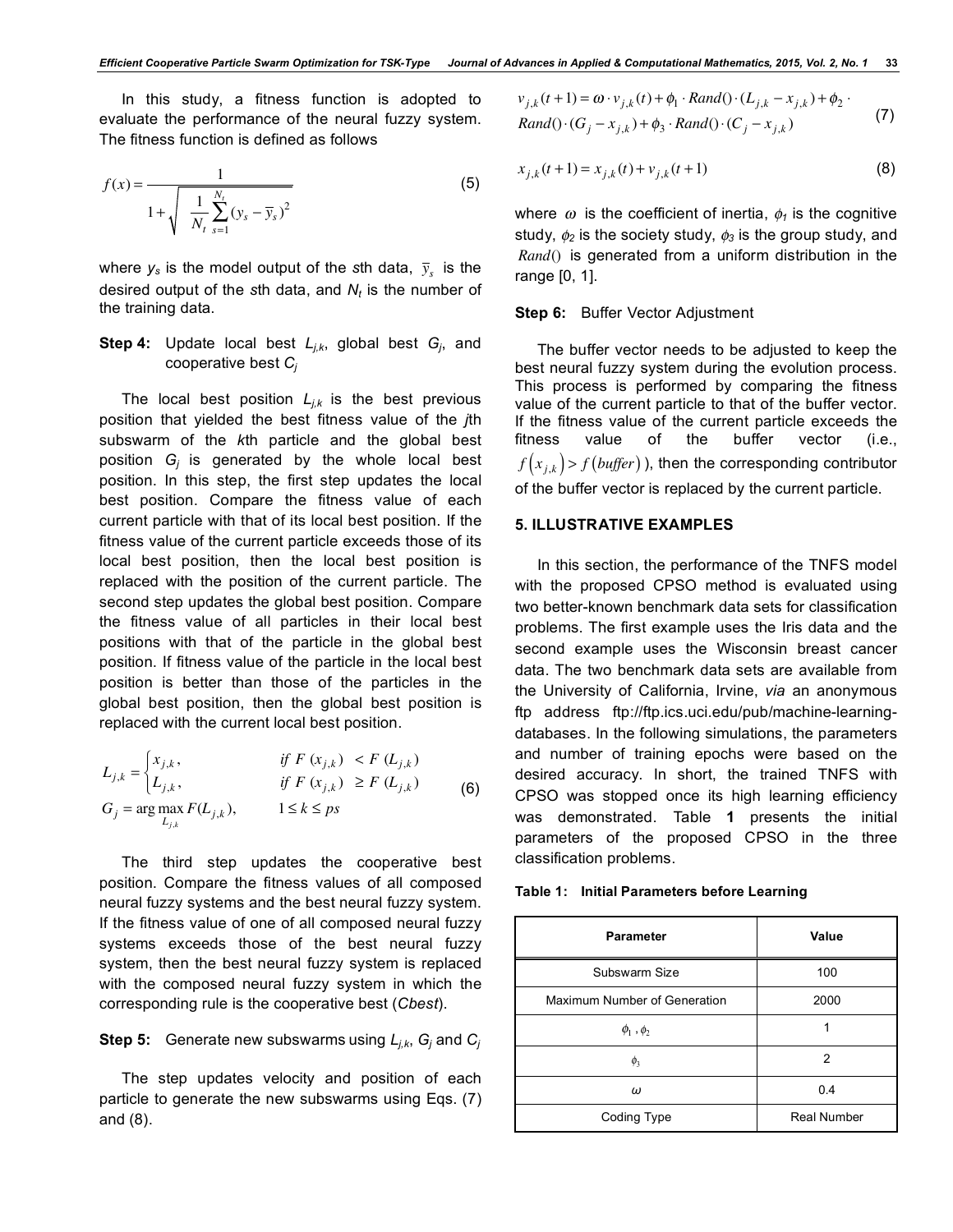

**Figure 4:** The distribution of input training patterns and final assignment of three rules. (**a**) For the *Sepal Length* and *Sepal Width* dimensions. (**b**) For the *Petal Length* and *Petal Width* dimensions. (**c**) For the *Sepal Length* and *Petal Length* dimensions. (**d**) For the *Sepal Width* and *Petal Width* dimensions. (**e**) For the *Sepal Width* and *Petal Length* dimensions. (**f**) For the *Sepal Length* and *Petal Width* dimensions.

## **5.1. Iris Data Classification**

The Fisher-Anderson iris data consists of four input measurements, sepal length (*sl*), sepal width (*sw*), petal length (*pl*), and petal width (*pw*), on 150 specimens of the iris plant. Three species of iris were involved, *Iris Sestosa*, *Iris Versiolor* and *Iris Virginica*, and each species contains 50 instances.

In the Iris data experiment, 25 instances with four features from each species were randomly selected as the training set (i.e., a total of 75 training patterns were used as the training data set) and the remaining instances were used as the testing set. Once the TNFS model was trained, all 150 test patterns of the Iris data were presented to the trained TNFS model, and the resubstitution error was computed. In this example, three fuzzy rules are adopted. The learning proceeded for 2000 generations, and was repeated thirty runs. After 2000 generations, the average fitness value was 0.9424. Figure **4** (**a-f**) show the distribution of the training pattern and the final assignment of the fuzzy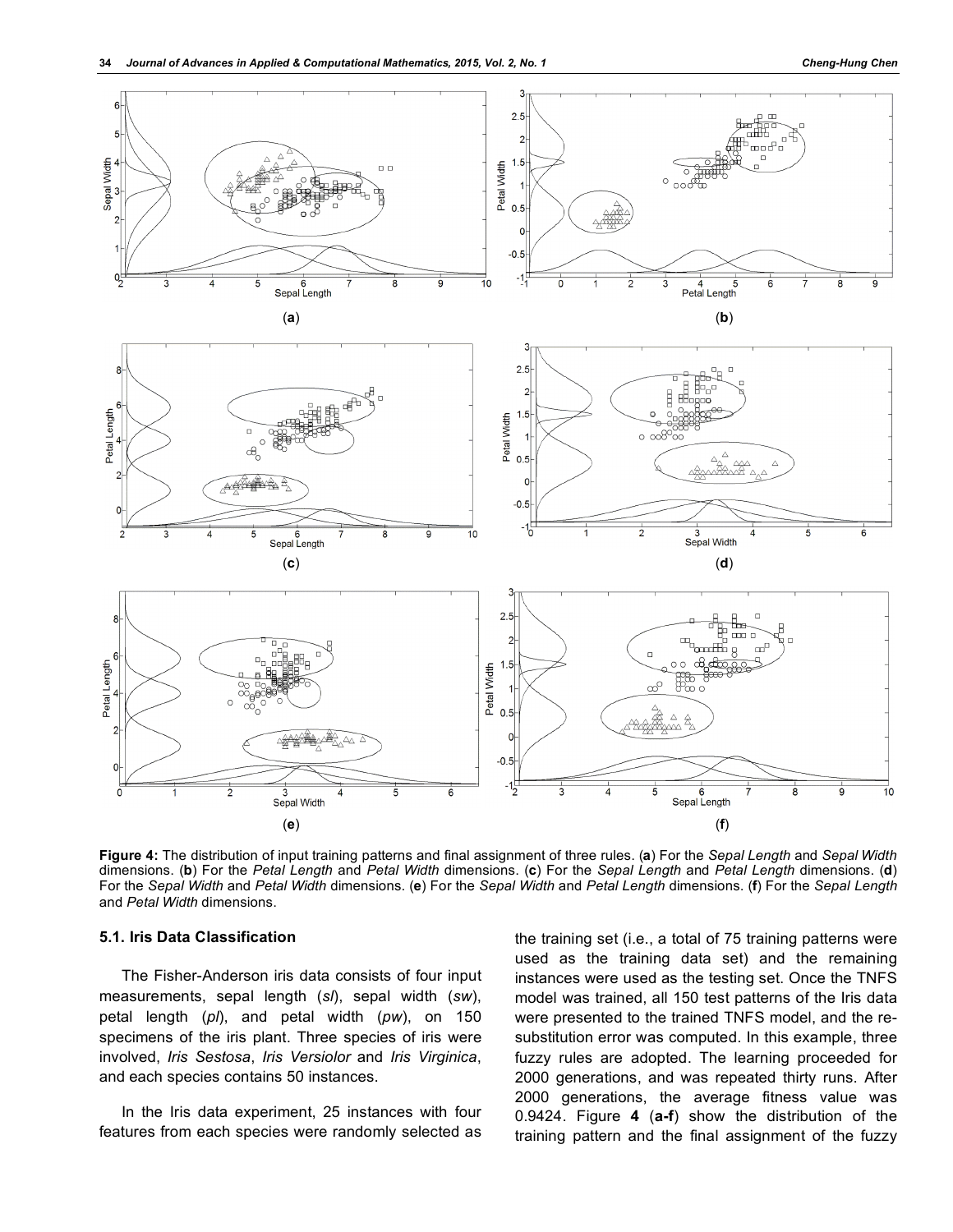rules (i.e., distribution of input membership functions). Since the region covered by a Gaussian membership function is unbounded, in Figure **4** (**a-f**), the boundary of each ellipse represent a rule with a firing strength of 0.5.

In this example, the PSO [12], RPSO [27], and LPSO [28] methods were applied to the same problem to show the effectiveness and efficiency of the TNFS model with the proposed CPSO learning method. In the PSO, RPSO, and LPSO, the cognitive coefficient  $\phi_1$ was set to 2, the society coefficient  $\phi_2$  was set to 2, and the population size was set to 200. The coefficient  $\omega$  of PSO was set to 0.4, the maximal and minimal weights of LPSO are set to 0.9 and 0.4, respectively. We compared the testing accuracy of our proposed method with that of other methods – TNFS-PSO, TNFS-RPSO, and TNFS-LPSO. Thirty experiments were used. These experiments calculated the classification accuracy and the values of the average produced on the testing set using the TNFS-PSO method, the TNFS-RPSO method, the TNFS-LPSO method, and the proposed TNFS-CPSO method.

During the learning phase, the learning curves from the proposed TNFS-CPSO method, the TNFS-LPSO method, the TNFS-RPSO method, and the TNFS-PSO method are shown in Figure **5**. Table **2** shows that the average classification accuracy of the TNFS-CPSO method in high accuracy was better than that of other methods.

#### **5.2. Wisconsin Breast Cancer Diagnostic Data**

The Wisconsin breast cancer diagnostic data set contains 699 patterns distributed into two output classes, "benign" and "malignant." Each pattern consists of nine input features: clump thickness, uniformity of cell size, uniformity of cell shape, marginal adhesion, single epithelial cell size, bare nuclei, bland chromatin, normal nucleoli, and mitoses. 458 patterns are in the benign class and the other 241 patterns are in the malignant class. Since there were 16 patterns containing missing values, we used 683 patterns to evaluate the performance of the proposed TNFS-CPSO method. To compare the performance with other methods, we used half of the 683 patterns as the training set and the remaining patterns as the testing set.

Experimental conditions were the same as the previous experiment. We also used half of the original data patterns as the training data (randomly selected) and the remaining patterns as the testing data. For training, the training patterns were randomly chosen, and the remaining patterns were used for testing.

This example, as subsection 5.1, compares the performance of the TNFS-CPSO with that of other methods. In the PSO, RPSO and LPSO methods, the parameters are the same as in subsection 5.1. Thirty experiments also were used. These experiments calculated the classification accuracy and the values of



**Figure 5:** Learning curves of the proposed CPSO method, the LPSO method, the RPSO method, and the PSO method.

**Table 2: Classification Accuracy Using Various Methods for the Iris Data**

| Method      | <b>TNFS-PSO</b> | <b>TNFS-RPSO</b> | <b>TNFS-LPSO</b> | <b>TNFS-CPSO</b> |
|-------------|-----------------|------------------|------------------|------------------|
| Mean $(\%)$ | 91.33           | 94.76            | 95.82            | 97.33            |
| Std Dev     | 3.3356          | 2.0085           | 1.9102           | 1.1087           |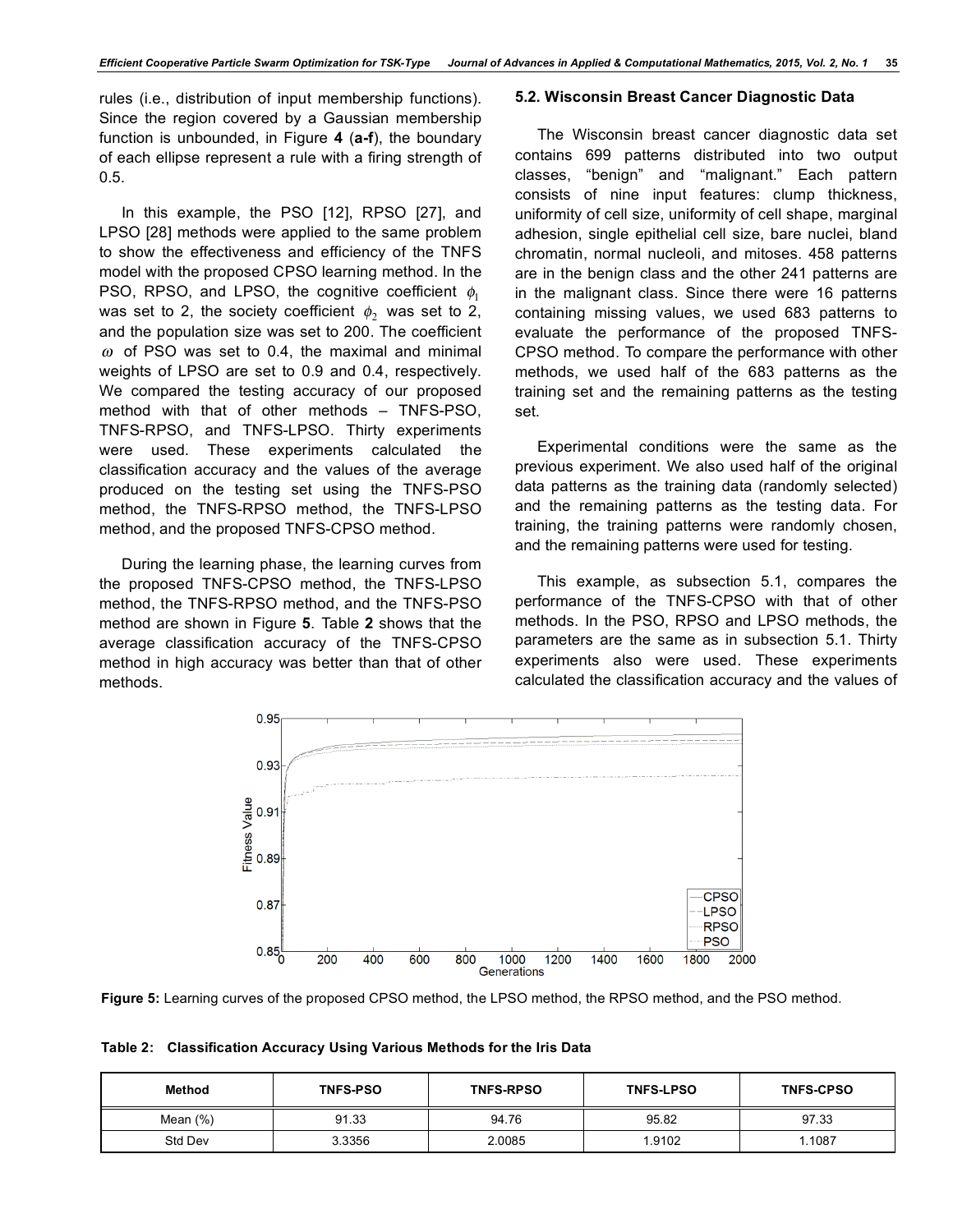the average produced on the testing set by the TNFS-PSO method, the TNFS-RPSO method, the TNFS-LPSO method, and the proposed TNFS-CPSO method. During the supervised learning phase, 2000 epochs of training were performed. Figure **6** shows the membership functions for each input feature. The learning curves from the proposed TNFS-CPSO method, the TNFS-LPSO method, the TNFS-RPSO method, and the TNFS-PSO method are shown in Figure **7**. The performance of the TNFS-CPSO method is better than the performance of all other methods. Table **3** shows that the average classification accuracy of the TNFS-CPSO method was better than that of other methods.

# **6. CONCLUSION**

This study proposes a CPSO method for a TNFS model in classification problems. The major novelty of the proposed CPSO learning algorithm uses the rulebased subswarms to allow that each particle in each subswarm evolves separately using a specific PSO for constructing the TNFS-CPSO method. Furthermore, the proposed CPSO embeds cooperative evolution into PSO to accelerate the search and increase global search capacity. Three examples showed that the proposed TNFS-CPSO method improves the system performance in terms of a fast learning convergence, and a high correct classification rate.



**Figure 6:** Input membership functions for breast cancer classification.



**Figure 7:** Learning curves from the proposed CPSO method, the LPSO method, the RPSO method, and the PSO method.

**Table 3: Classification Accuracy for the Wisconsin Breast Cancer Diagnostic Data**

| Method   | <b>TNFS-PSO</b> | <b>TNFS-RPSO</b> | <b>TNFS-LPSO</b> | <b>TNFS-CPSO</b> |
|----------|-----------------|------------------|------------------|------------------|
| Mean (%) | 91.8            | 94.51            | 95.61            | 97.39            |
| Std Dev  | 0.0154          | 0.0127           | 0.0105           | 0.0087           |